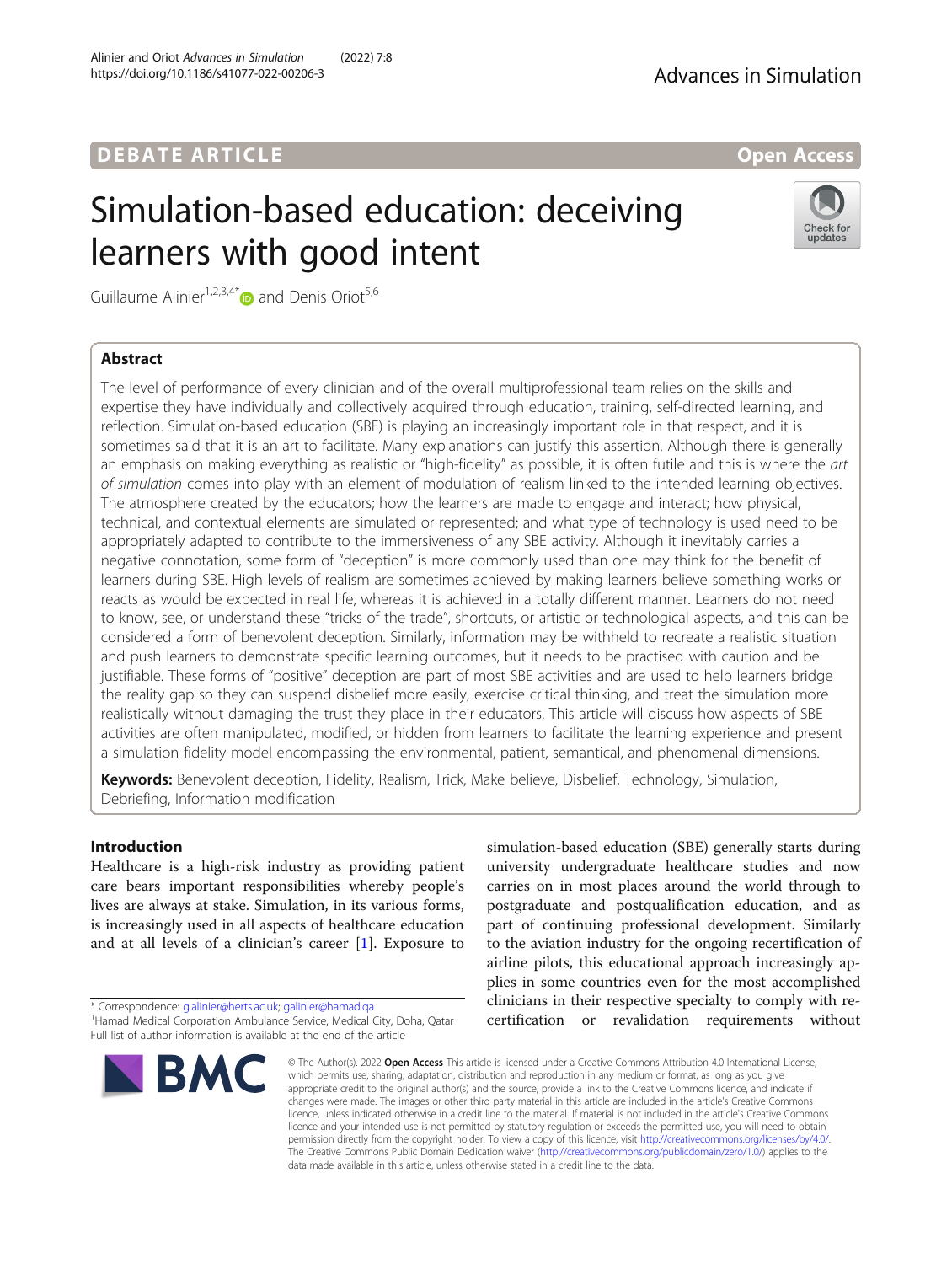putting patients at risk [\[2](#page-11-0), [3\]](#page-11-0). Simulation is recognized as being able to provide a safe and relevant learning experience by working "ex vivo", meaning not using real patients. This article reflects the experience of the authors who have a combined 55 years of SBE experience in a variety of settings, simulation modalities, with different levels of learners and healthcare professions, but also work on the development of simulators [[4](#page-11-0)–[6](#page-11-0)].

Although simulation technology still has often many limitations or shortcomings to provide a truly lifelike experience when it comes to some clinical procedures or situations, it can positively contribute to the educational process of learners. The artistic and refined aspects of SBE lie in the multidimensional crafting of relevant and engaging learning opportunities so participants can learn to better care for patients. It helps them develop their skills and knowledge and gain experience in a relatively safe and controlled environment [\[7](#page-11-0)–[9](#page-11-0)]. Further to the ex vivo concept described above, the gap between simulation and the real clinical world can be referred to as "ex-reality". Aspects of these differences need to be addressed with learners at different stages to make the simulation "work" for them in a realistic manner and cover the intended learning objectives. Educators should take into consideration that the target audience consists of adult learners (whether they are undergraduate students or professionals) and that they can take advantage of this to bridge ex-reality aspects inherently linked to the simulation process or technology. However, this may not be totally applicable for aspects that learners are not yet familiar with as it is on the basis of such first simulated experience that their learning will be based. This is where some higher level of simulation realism is required to ensure the learners' accurate understanding of lived SBE experiences and promote their transference of learning to real clinical practice [[10\]](#page-11-0). This implies that there can generally be an aspect of "modulation" of the level of simulation realism adopted based on learners' prior knowledge, needs, and capabilities.

Pre-briefings and briefings are conducted to prevent misunderstanding  $[11]$  $[11]$  $[11]$ . As some aspects of simulations, whether it is full-scale, screen-based, or virtual, are not always true to real-life from a physical (environment, equipment, and patient representation), semantical, or phenomenal point of view, learners need to be informed regarding the limitations of these various elements [[12](#page-11-0)– [15\]](#page-11-0) and of their expected behaviour and actions during SBE activities. The pre-briefing at the start of a session is when a fiction contract should be presented to learners as a ground rule whereby they need to consent to appropriately engage in the activity, be respectful, and maintain confidentiality [[12\]](#page-11-0). For some SBE activities, educators should emphasize that learners should adopt a professional attitude (a phenomenal aspect) and suspend

disbelief [\[16](#page-11-0), [17](#page-11-0)], especially for aspects where the level of fidelity of the simulation is lower than expected. In our experience, most learners may otherwise solely interpret the fiction contract expectation as applying to the "hands-on" aspect of the technical skills used during clinical procedures as opposed to also incorporating other aspects such as professional conduct, behaviour, and communication with the other team members (learners or confederates), the patient(s) (simulated or simulator), and other simulated participants (relatives, bystanders, etc.) if applicable. Then comes the briefing usually provided for a subset activity within a simulation session (e.g. before a scenario or before practising a new procedure) whereby providing a context contributes to getting the learners to relate the simulation activity as a real clinical encounter. Depending on the type and purpose of the SBE activity, there may be limitations to the information that can be provided during this phase so as not to reveal the content of the scenario or on what aspects the learners will really be challenged with in terms of the precise learning outcomes they will need to demonstrate [[18\]](#page-11-0). For a scenario-based activity, the wellintended concealment of such information enables learners to experience the simulation in a more realistic manner as opposed to them already knowing what is going to happen and pre-empting how it needs to be dealt with. This aspect of withholding information can be seen as a form of deception and can be justified in terms of learning benefits [[19\]](#page-11-0). It is an ethical and well-founded strategy adopted without malicious intention on the basis that learners have previously been briefed that the simulation would mimic a real situation (including the occurrence of unexpected events), and they consented to take part in the activity. There are situations, however, based on learners' level of experience and the purpose of the simulation session, when detailed scenario learning goals and contents are not withheld and learners are openly prescribed during a scenario briefing to perform certain actions (e.g. "In this scenario, implement the SBAR (Situation/Background/Assessment/Recommendation) communication tool when your colleague arrives to see the patient").

Immediately after the simulation activity, various aspects can be explored with learners during the debriefing or feedback session which is an important phase that should not be dissociated from any SBE activity [\[13,](#page-11-0) [20](#page-11-0), [21\]](#page-11-0). Although under-reported in the simulation literature, the learners' potential feeling of deception is something they may indirectly report during the reaction phase of the debriefing. It may be due to an aspect that may not have been satisfactorily explained during the pre-briefing phase and the establishment of the fiction contract [\[22](#page-11-0), [23\]](#page-11-0). The debriefing is the ultimate phase when concerns of deception expressed by learners can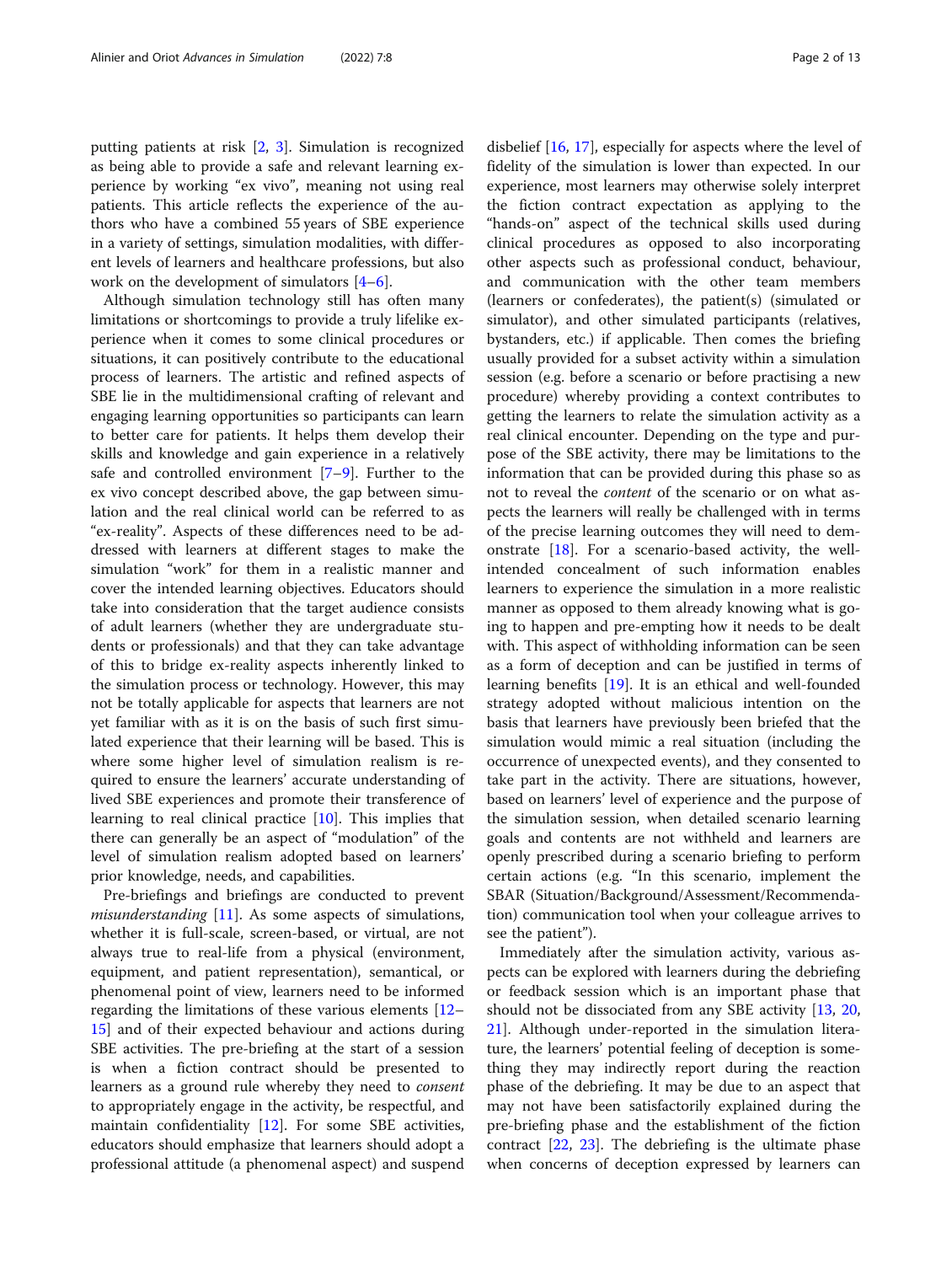be sensibly discussed and trust can be re-established [[19\]](#page-11-0). An important aspect also contributing to reassuring learners and enhancing their self-efficacy is to highlight the good elements of their performance and encourage existing good practices [\[24](#page-11-0)], showing them that educators are genuinely not focusing only on their skills deficiencies and knowledge gaps. This raises the important point that educators need to acquire the required competencies so SBE can be used as an effective educational approach [[25](#page-11-0), [26](#page-11-0)].

The goal of this debate article is to present a different perspective using a simulation fidelity model with four elements illustrating the gap with reality and an aspect of deception which inherently exists in almost all SBE activities.

# Definition of deception in simulation

# Origins of deception

Deception generally refers to the act of concealing information or misinforming others to mislead them [\[27](#page-11-0)], but in the SBE context, it is often related to the existence of ex-reality gaps. This may cause learners to emerge from the simulation with a negative feeling of deception that may be more or less well founded. Three main reasons can be identified:

- It may be due to a *misunderstanding* of the educational model and its context because of a perceived insufficient pre-briefing or preparation of the learners for the activity, which can be intentional or unintentional.
- It could be related to the discovery of an unexpected content aspect during an activity such as an altered piece of equipment or a confederate triggering an event or a reaction from the scenario participants, or the acute and unrealistic deterioration of the patient's condition.
- Finally, it could be caused by the absence of immediate consent between the learners and the educator(s) for being immersed in the learning process, for example, in the case of an in situ unannounced simulation exercise or simulated patient (SP) encounter designed on purpose to surprise learners within their working environment [[28](#page-11-0), [29](#page-11-0)].

Although "deception" has generally a negative connotation, in the SBE context for a subset of scenarios, the concealment or alteration of information or equipment is primarily used by educators to not reveal the precise scenario objectives  $[19]$  $[19]$  $[19]$ . It may also be used to "make learners believe" by enabling them to make some assumptions regarding aspects of the simulation so they can more naturally suspend disbelief while engaging in

the activity. The use of deception for the benefit of the learners' development is part of the art of simulation and has been referred to as "benevolent deception" [\[30](#page-11-0)]. Some form of deception due to information being concealed from learners by the educators during the simulation activity pre-briefing is generally intentional and justifiable, especially if it pushes learners to exercise critical thinking during the activity [\[18](#page-11-0)].

# Types of deceptions

# Make learners believe

Simulation educators are aware of the limits of the entities used to represent the patient and its environment. Together, these elements form the "simulation model". Nevertheless, simulation educators often attempt to reach a high level of realism to help learners suspend disbelief. Most of the technical "make believe" elements of the simulation model do not need to be divulged to learners as it would not benefit their learning experience and it bears no ethical concerns. Learners are simply left to form their own assumptions to bridge the simulationreality gap. For example, the "real" physical, physiological, or pharmacological processes portrayed by the "patient" throughout a scenario might be discussed during the debriefing whereas how it was technically controlled and simulated will not be revealed as it does not matter.

#### **Transparency**

SBE generally tries to reproduce a realistic situation whereby learners are not informed in advance of the future development of a situation that can impact how the team functions, unless the intended learning objectives are focused on learners demonstrating specific skills (i.e. "Shows how" of Miller's pyramid)  $[10]$  $[10]$ . During the prebriefing, educators aim to explain the process of the simulation session from an educational point of view; however, some specific elements are generally not disclosed. Complete disclosure of the functioning of the model, which includes all the steps within an SBE activity such as findings during an intervention on a surgical simulator, interactions between simulated participants/ patients/relatives or with supplemental team members (i.e. confederates), and the facilitators generally orchestrating everything from a control room, would represent transparency. However, revealing the full contents of an SBE activity for the sake of transparency may have limited educational value as it will influence the learners' decisions and actions.

#### Lack of learner engagement and perceived realism

A lack of perceived realism sometimes makes it difficult for learners to immerse themselves and react as if they were dealing with a real situation. This difficulty in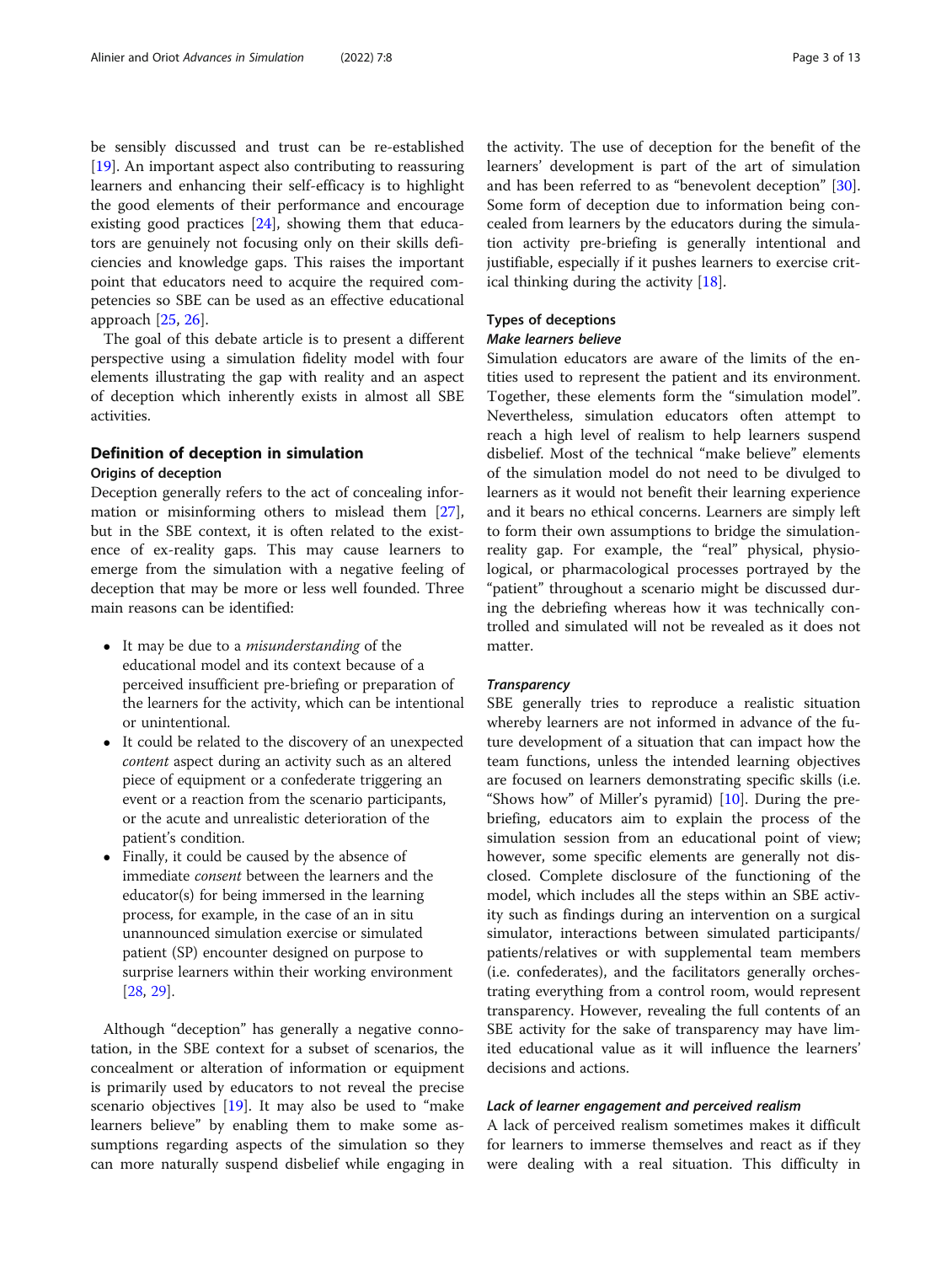suspending disbelief may be triggered by a number of elements related to the "simulation model", the ex-reality, or by the learners themselves due to their attitude [\[16](#page-11-0)], level of experience, or preferred learning style. To promote a positive learning engagement, learners need to accept the simulation model as an experiential learning modality despite its limitations, which can be addressed during the pre-briefing or orientation phase [\[11](#page-11-0)]. A positive attitude is key to the learners' engagement and them achieving the SBE activities' educational objectives.

# Ethics of deception

Deception is sometimes used in an ethical manner in low-risk research settings [[31](#page-11-0)], and so can it in an educational context.

We propose that a degree of deception in SBE is generally ethically appropriate because:

- 1. It is underpinned by the fiction contract and the learners' consent about SBE placing them in a realistic situation.
- 2. The ultimate goal is beneficence, as learners will learn from the experience and improve their performance in future similar unexpected situations and as long as it is done while ensuring their psychological safety.
- 3. The use of good-judgement debriefing will make debriefing benevolent, non-offensive, and pertinent to provide a discursive analysis of the situation preventing learners from still potentially feeling deceived after the simulation, but instead make them understand and accept the reason for any form of deception [[32](#page-11-0)].

#### Determinants of deception

Several factors will determine the level and form of deception that may need to be used.

#### Learners' level of experience

As for any educational activity, knowing the target audience is a critical element to take into account in the planning phase [\[33](#page-11-0), [34](#page-11-0)]. It refers not only to the level of the learners, for example, in which year of study or internship they are, but also to their previous SBE experience [[11](#page-11-0)]. In healthcare education, the target audience is ultimately all adult learners with an intrinsic interest and motivation to learn, with varied individual learning preferences, as well as previously acquired knowledge and experience that will impact their way of thinking and performing. They are some of the key principles of andragogy, more commonly known as adult learning [[35\]](#page-11-0).

Consequently, the level of complexity and of fidelity or realism of the simulation will need to be modulated based on their needs, their previous experience, and the learning outcomes they will have to demonstrate [[12](#page-11-0), [36\]](#page-11-0). For example, consider two learners of the same clinical experience level attending the same simulation session. The one who has no previous SBE experience should preferably be asked to take part in the second scenario or be given a slightly less challenging scenario. It is important to consider this initial SBE experience as their "baptism by fire" in the SBE world. The successful management of a simulated clinical case will inevitably increase their self-confidence. On the contrary, starting with a very challenging scenario for learners novice to SBE can lead to strong reactions, misunderstanding of what simulation is about, and a difficult debriefing [\[22](#page-11-0)]. Making it "easier" for learners in terms of patient assessment and decision-making allows them to gain selfconfidence with the educational process, like in rapid cycle deliberate practice [\[13\]](#page-11-0), before they are exposed to more complex scenarios. If making it easier implies making it less realistic, it would have potentially negative learning implications for junior learners as they may consider at face value what they are experiencing.

Although more experienced learners generally perform better when there is a higher level of realism [\[37](#page-12-0)], they may have the best ability to suspend disbelief and bridge fidelity gaps caused by the limitations of the simulation process or technology. It could hence be argued that it is the least experienced learners who require the highest level of realism, as it is on the basis of the activity that they will develop their competencies or form their "primary frames" [[12\]](#page-11-0). Again this needs to be adjusted according to the learning objectives and the learners' level of experience [[36\]](#page-11-0), as making the simulation too realistic could overwhelm their senses and defeat all educational intents [[38](#page-12-0)]. It is recommended that for SBE to be effective, only essential aspects in the "circle of focus" need to replicate reality [[39\]](#page-12-0). The "circle of focus" refers to key aspects, mostly physical, on which learners will need to be concentrating to be fully immersed in the activity. A higher level of realism is often required for these aspects especially if learners have limited experience and they are of high significance to the learning outcomes, such as the recognition of certain pathologies or the practice of a precise surgical procedure. When things are not quite as in the real world, whether it is in appearance, feel, complexity, or from a time, team interaction, or logistical aspect, learners should be informed so their future expectations of real-life similar situations can be managed accordingly. This will contribute to them not feeling deceived by the learning experience upon which their confidence and skills will be built [[7\]](#page-11-0). The adequate adjustment of the above elements and the level of transparency of the information provided or concealed can promote the transference of learning from the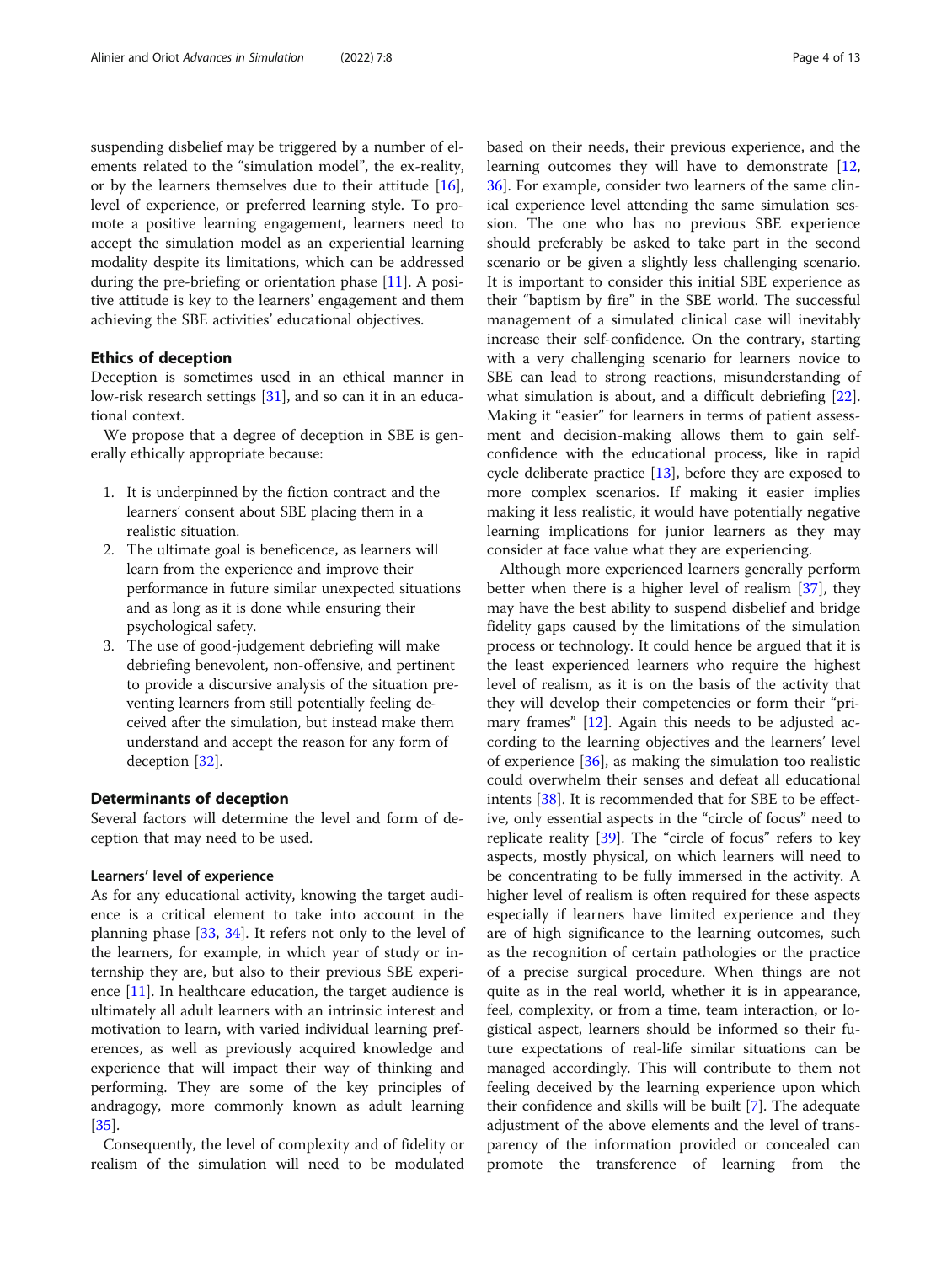simulation context to real clinical practice. It can be said that the SBE opportunities facilitated by educators for learners include multidimensional aspects of validity and reliability, directly linked to the key aspects of "realism" or "fidelity".

# Relation of fidelity to validity and reliability of what educators recreate for learners **Validity**

As much of what happens in simulation relies on a staged initial situation which needs to be carefully considered to help learners suspend disbelief [\[16](#page-11-0), [18\]](#page-11-0). Content and face validity are important concepts that can influence learners' decision-making processes and interventions during SBE activities. For example, cues lead learners to making a diagnosis of the patient or situation and take appropriate corrective actions [[40](#page-12-0)]. To ensure learners benefit from a high-quality educational experience with valid scenarios, key steps with expert input need to be followed [\[18,](#page-11-0) [33](#page-11-0), [40\]](#page-12-0). How scenarios are eventually facilitated to promote the learner's immersion into the activity is more or less dependent on their number, level of experience, and the technology used. If the environment, scenario, patient representation, and learners' involvement are highly realistic because it is adapted to their level of experience, the atmosphere for a highly immersive simulation experience can be achieved. Moreover, these requirements commonly associated with the notion of "high-fidelity" sometimes seem mandatory to get the highest performance from experts [[37\]](#page-12-0) (who yet have the best ability to fill fidelity gaps), but not from beginners or novice learners, for whom it is said that a less "intense" or lower fidelity usually makes it better [[41\]](#page-12-0).

#### **Reliability**

Similarly, reliability is another important aspect as it may be necessary to expose successive groups or individual learners to a very similar learning experience (but not necessarily exactly to the same scenario as the same learning goals can often be achieved in different ways for different learners) to ensure they have an equal opportunity to gain knowledge and skills and demonstrate specific learning outcomes or for the fairness of high-stake examinations. This relies on the consistent use of a particular approach, technology, detailed scripting of key scenario aspects and set up, level of difficulty, and interventions from simulated participants (e.g. confederates, SP, relatives) [\[42](#page-12-0)]. The variability in learners' potential decisions and actions to a specific situation always needs to be pre-empted through corrective interventions [\[43](#page-12-0)]. This needs to be combined with the careful and detailed scripting and piloting of scenarios to enhance their reliability [[18](#page-11-0)].

## Dividing simulation fidelity into 4 elements

A multitude of frameworks with varying numbers of dimensions or elements have been proposed to describe simulation fidelity in healthcare education [[44\]](#page-12-0). Much of the initial work describing the key simulation elements was derived from the aviation industry with models concentrating on the environment, equipment, and psychological fidelity [[45,](#page-12-0) [46](#page-12-0)]. Other models relate to the physical, psychological, and conceptual fidelity, and this shows that it is a multifaceted concept which is still evolving [\[44\]](#page-12-0). Many of the elements can be perceived as overlapping depending on how they are interpreted and from what perspective they are considered. Upon further reflection, the triangular model of simulation fidelity presented by Kyaw Tun et al., to which we contributed, is arguably missing a critical element that relates to the level or type of engagement of the learners [\[30](#page-11-0)]. The three dimensions included describing the level of fidelity of the patient representation, the healthcare facility, and the scenario. They are supplemented by an outer circle illustrating the element(s) of deception often used to make learning objectives emerge or to bridge the gap to help increase the level of realism of what the learners are experiencing. These three dimensions are respectively comparable to the physical (patient, equipment, and environment) and conceptual (scenario realism) dimensions of Paige et al.'s fidelity matrix [[44\]](#page-12-0), while the psychological dimension (described by Rehmann and Beaubien previously  $[45, 46]$  $[45, 46]$  $[45, 46]$  $[45, 46]$  $[45, 46]$  encompasses the missing element. It is said that the psychological dimension regroups the semantical and phenomenal elements, which are respectively related to events and information about the scenario, and how learners experience and engage in the activity [[12\]](#page-11-0).

Therefore, this different perspective on the concept of simulation fidelity proposes a model applicable to each simulation-based activity with four key elements which are the environmental, patient, semantical, and phenomenal dimensions. Each can have its own level of actual fidelity and can be supplemented by some level of deception, and the total sum of which constitutes the SBE activity (Fig. [1\)](#page-5-0).

#### Presentation of the model and its elements

The proposed model highlights the multifaceted aspect of SBE and is meant to help educators realize the importance of each element in relation to the activity's intended learning objectives. Both the pre-briefing and debriefing that surround the SBE activity are directly affected by the choices made in designing it in terms of bridging the fidelity gaps as required and ensuring the expected transfer of learning to real clinical practice. The higher the level of fidelity and deception for any of the elements, the closer to reality is the simulation.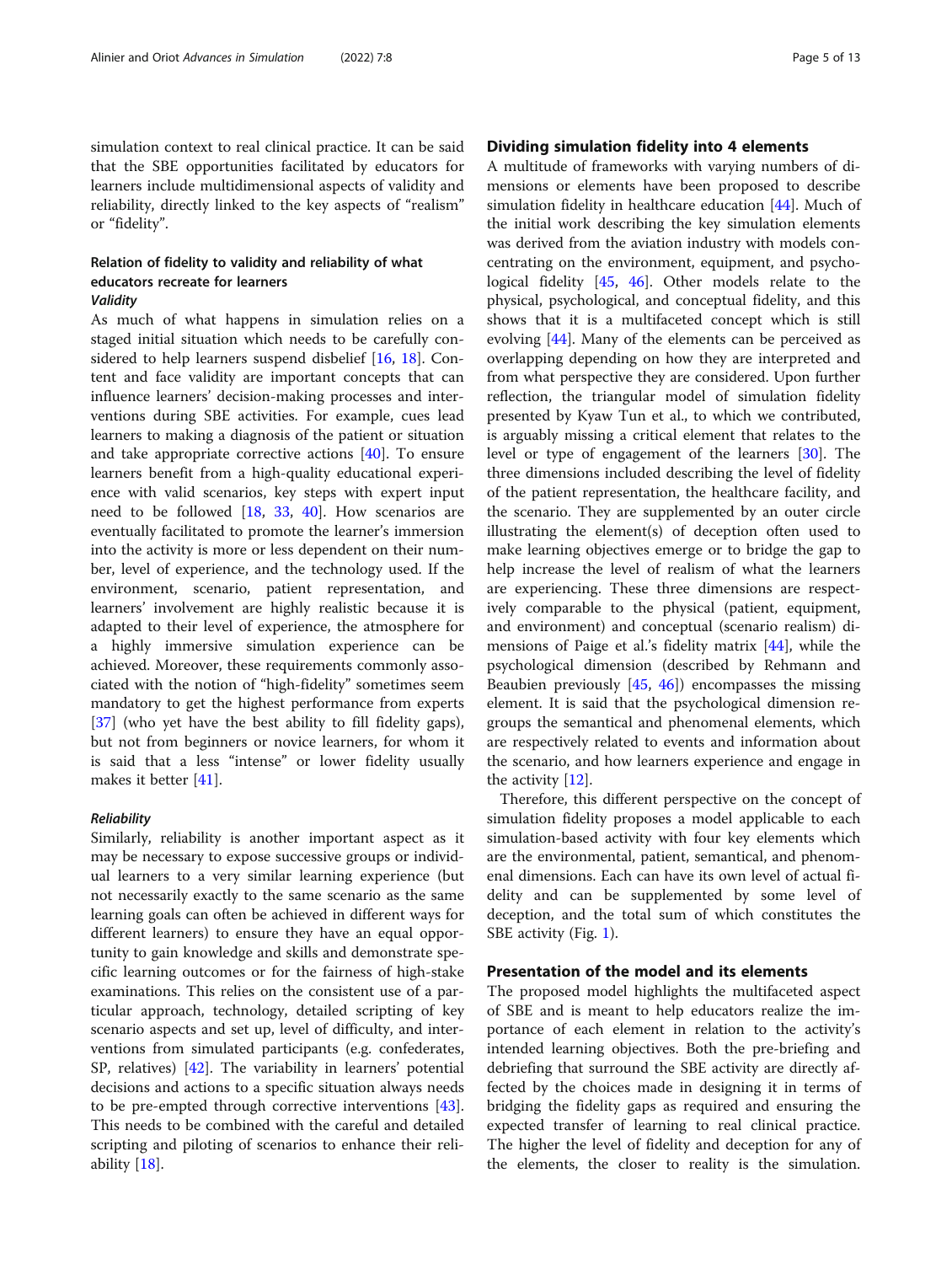<span id="page-5-0"></span>

Figure 1 illustrates with its arrows that a different level of fidelity or deception can be used in any of the elements to reach the required level of realism and meet the intended learning objectives.

#### The environmental element

This element deals with the facility and equipment used during the simulation. It is one of the aspects of physical realism [\[12](#page-11-0)].

#### The training venue

Patient care occurs in a variety of settings, all of which cannot necessarily be exactly reproduced for training purposes due to logistical, safety, or financial constraints (e.g. a busy highway, a collapsed building, a flying helicopter…). This is an aspect of "ex-reality" that learners and educators sometimes have to accept. In some situations, when a gap between the simulation setting and the real clinical world would be too detrimental to the learning objectives, the activity may have to take place in situ, providing a high level of environmental realism. Important aspects of the real setting may be linked to the presence of unique pieces of equipment or the size or configuration of the space [[47\]](#page-12-0). However, if some of these aspects are only peripheral to the learning experience, equipment or other cues can be replaced by popup banners (e.g. motorway traffic, construction site, collapsed building…) or audio recordings of the real setting can be used as background noise (e.g. fire alarm in a building, traffic noise of passing vehicles…) to help learners immerse themselves into the simulated environment [[48\]](#page-12-0).

### Manipulating elements of the environment

Many important lessons can be learnt from system or technical failures due to an unfortunate alignment of circumstances [[49](#page-12-0)]. With appropriate planning, such situations can be recreated for learners to benefit from such experiences [[50\]](#page-12-0). It relies on an element of deception as learners should only be briefed on what they need to know, as was the case at the time of the real incident. It may rely on the particular positioning or intentional alteration of a piece of equipment or furniture around the room or being able to cause an equipment malfunction during a patient care episode for the team to demonstrate troubleshooting skills. The latter may require some more or less sophisticated technical manipulation of the device involved so the fault can be remotely triggered by the simulation team when required.

#### The patient element

This element deals with the patient or part of a patient's good or poor representation, the modality adopted (e.g. a full-body patient simulator or an organ on a virtual reality (VR) surgical simulator). It is also an aspect of physical realism [[12\]](#page-11-0). Deception may occur unintentionally due to technological limitations (a mannequin with disproportionate physical features, a part-task trainer not rendering the appropriate feeling when performing a procedure on it, a VR simulator not providing the correct haptic feedback, or making a task more difficult or easier than it is normally), or on the contrary, it may be intentional for the safeguard of SPs using physical adjuncts to provide important diagnostic or visual cues or with the patient adhering to a script prompting them to lie or hide key information until adequately explored by learners. It is done in a benevolent manner to challenge learners and help them gain experience. Another aspect relates to educators controlling the simulator's response to treatment provided by learners which is not automatically triggered and hence may be subjective. Deception can help bridge the reality gap so the learners can suspend disbelief more easily and treat the patient more realistically [\[16](#page-11-0)].

#### Emulating data

For any type of scenario, physiological data for the patient simulator can easily be emulated so it does not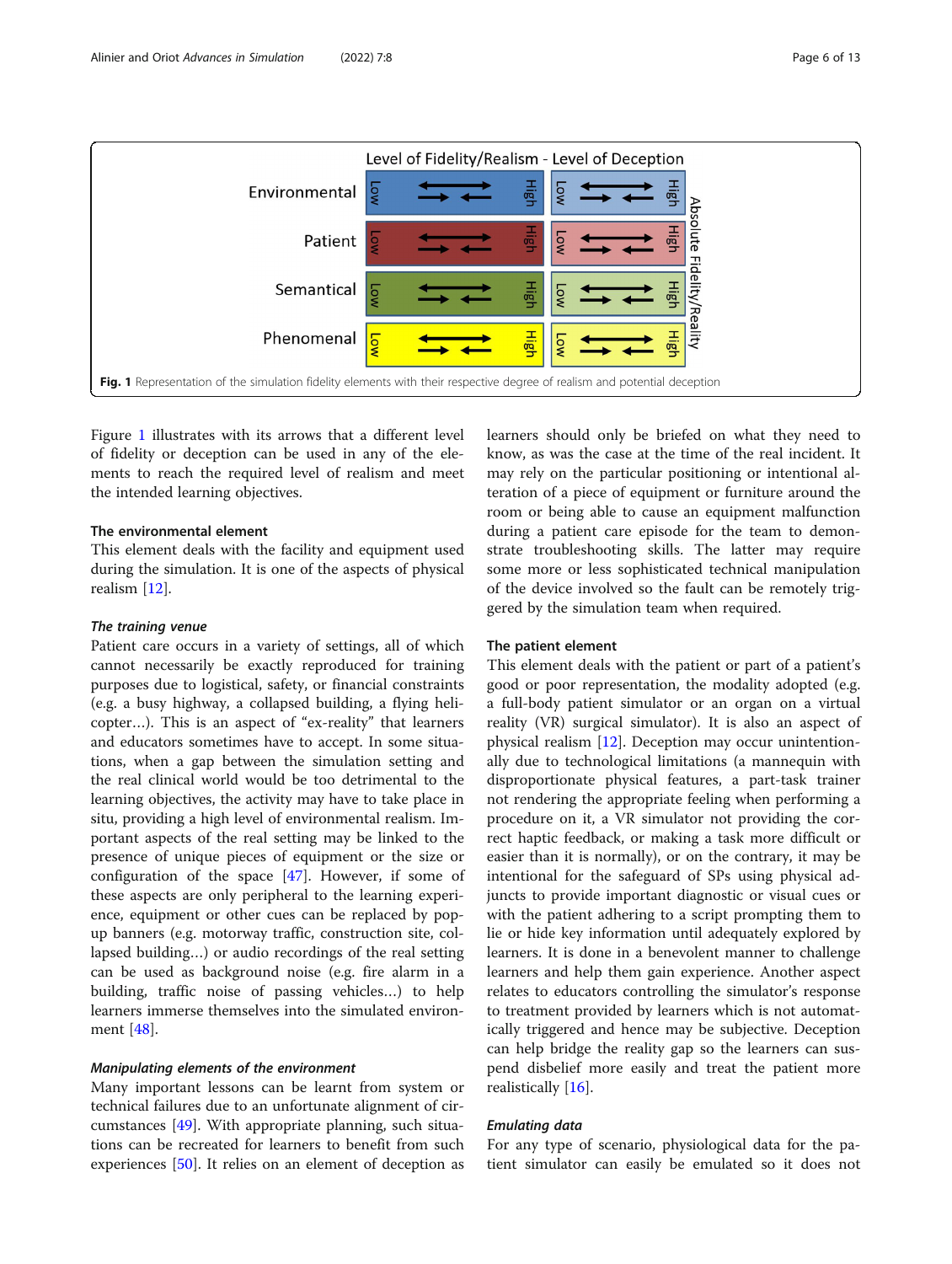have to rely on actual sensors taking measurements, whether they are physical, physiological, chemical, or biological. Wires connected to probes or electrodes are sometimes a form of deception for the learners as they simply constitute a visual cue to illustrate that monitoring is applied, but they actually often do not capture or transmit any signal. The control device can generally mimic all the monitoring data required on a display for the simulated clinical situation. The probes might be totally passive or inactive, or they may simply pass a signal so the system senses this particular monitoring device has been applied and that the corresponding trace can be made visible on the emulated physiological monitor. For more realism, this emulated data can even be displayed on a real medical device by using a special interface (e.g. VitalsBridge, Laerdal®) that transfers programmed data from the control box to any patient monitor. An even simpler approach is the use of a paired tablet-based application whereby one device controls the information to be displayed on another device while still allowing the user of that secondary device some control over what gets displayed and the alarm settings. Examples include commercial (iSimulate ALSi® patient monitor system) and free downloadable applications which can be used with any type of mannequin or simulated patients [[51,](#page-12-0) [52](#page-12-0)], and an extracorporeal membrane oxygenation (ECMO) simulator instructor application that controls the values of displayed parameters on a user console as well as other features of the simulator [[53](#page-12-0), [54\]](#page-12-0). The latter example provides a number of readings that normally rely on various types of sensors such as bubble detectors, pressure transducers, and flow metres, but none of these is required to function for real in the simulation as all the data can be remotely generated and controlled by the instructor who can create various scenarios for the learners who are led to believe these values are related to the physical ECMO circuit. The realism achieved by sounding alarms and numbers displayed on the screens according to the evolution of the scenario contributes to the learners' immersion into the simulation.

Simulating mechanical, visual, or physical features and cues Many aspects of patient simulators function in a totally different manner than on human beings. Despite continuous technological advances, most high technology patient simulators' features deceive learners in making them believe they are observing cues that function in the same way as on human beings. One could consider it as persistent—although decreasing with technological developments—lack in face validity. Patient simulators often have central or peripheral pulses synchronized with their heart sounds and a strength proportional with the programmed blood pressure. Learners are led to believe that the patient simulator has some form of a circulatory system similar to a real human being. This feature might be achieved using a solenoid moving up and down because of modulated current impulses synchronized with the heart sound which is an audio sound corresponding to the selected heart condition and electrocardiogram rhythm played through one or more small speakers placed inside the mannequin's torso. A common limitation for heart, lungs, and bowel sounds is that the auscultation sounds can only be heard clearly when the stethoscope is placed over very specific locations (i.e. on the speakers) on the patient simulator, which is not a true representation of what would be experienced on a human being.

If we now consider the appearance or visual aspects of a patient simulator, it can be technically challenging to realistically simulate a progressive cyanosis or hypoxemia. It is usually achieved by lighting up blue lightemitting diodes inside its skin, giving the impression it has blue lipstick or skin marks. This cue is meant to be interpreted by learners as cyanosis, but it does not reflect "real cyanosis" that can be mild or intense, covering all the teguments or only part of them like lips or fingers and toes. Confusion can be created among learners, because cyanosis due to circulatory causes should be present more distally than simply on the lips. Such cue may sometimes be taken with a touch of humour if the learners have not been made aware of such feature during the patient simulator familiarization period. Considering an extracorporeal life support (ECLS) scenario, it is difficult to realistically and safely simulate the colour difference between oxygenated and deoxygenated blood without using real blood. The thermochromic properties of a special fluid can be used to make learners believe that the colour change is achieved via actual oxygenation of the "blood" [[55](#page-12-0)]. The benevolent deception is that learners will never need to know otherwise as this can be considered a "trick of the trade". Many other aspects of ECLS simulation are also purposefully deceiving learners and it might be achieved in a more or less concealed manner but it should ultimately aim to minimize the risk of confusion or negative learning [\[56](#page-12-0)]. Poor simulation fidelity may adversely affect real clinical practice if learners become accustomed to react to unrealistic cues or to perpetually ignore visible unconventional circuit alterations [[10,](#page-11-0) [56](#page-12-0)–[58\]](#page-12-0). In such situations, transparency of the deception as a simulation limitation is required. Developing some form of automaticity based on the recognition of cues that act as behavioural triggers can be an important part of learning, but these cues need to be valid to ensure adequate skills and knowledge transference to real patient care. The latter point is especially important as memory retrieval and pattern recognition with learners' educational experience eventually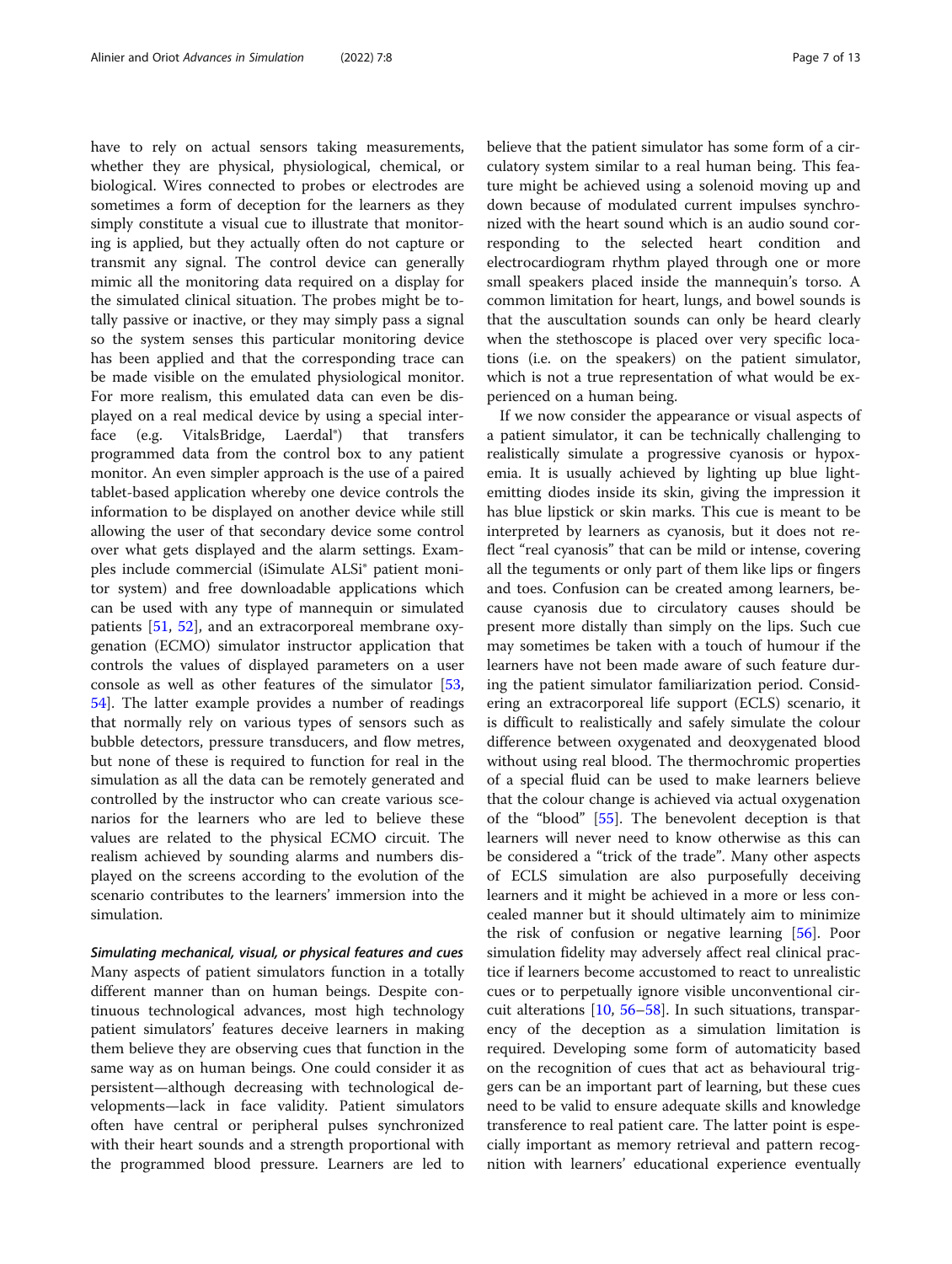play an important role in their decision-making and ac-tion initiation in clinical practice [[59\]](#page-12-0).

#### The semantical element

This element relates to the SBE activity with reference to all aspects of clinical reality  $[12]$  $[12]$ . Deception may be used in different ways for the learning objectives to be addressed by intentionally filling in or creating fidelity gaps based on the pre-briefing or briefing information provided by the educators. It may also be achieved based on how the simulator or simulated participant(s) make the simulation evolve in response to the learners' actions or to force them to take some form of action, how slowly or fast the situation evolves, but also in relation to allowing or not the patient to die during a scenario. Such elements of deception with an intent to address aspects of human factors need to eventually be revealed to learners during the debriefing so they can understand why it was done and its relevance to the learning experience [\[27](#page-11-0), [31](#page-11-0)].

#### Revealing the educators' intention to the learners

The pre-briefing given at the very start of a simulation session needs to be bespoke to the learners with respect to their level of clinical experience and familiarity with SBE, as it clarifies aspects of the simulation model used [[60,](#page-12-0) [61\]](#page-12-0). .If death of the patient simulator might occur during a scenario, it may need to be declared during the pre-briefing so learners can be prepared for such eventuality [\[62,](#page-12-0) [63](#page-12-0)]. It may also be appropriate to broadly warn learners that scenarios may be challenging for a reason that they will not anticipate, to test their decisionmaking and critical thinking skills.

# Interventions from confederates and other simulated participants or patients

Embedded scenario participants (e.g. confederates or simulated relatives) sometimes play an important role in purposefully triggering events within a scenario [\[42](#page-12-0)]. They may be providing key information at a precise point in time to force learners to demonstrate specific learning outcomes or adjust their course of action. These inputs may be referred to as "scenario life savers" when they are used to bring a scenario or the learners "back on track" [[43\]](#page-12-0), but they can also be used to purposefully misdirect learners who are then expected to revert the situation. As such, inaccurate information may be intentionally given to learners at the onset of a scenario (e.g. wrong diagnosis). Such interventions are usually pre-planned and documented in a scenario template [[18\]](#page-11-0). For example, a critical action of a confederate could be to pretend to "accidentally" extubate or decannulate the patient, or draw the wrong medication to force learners to intervene by appropriately challenging their colleague and hence correct the situation. Another possibility could be to embed a slightly oppressive confederate senior nurse asking learners to establish peripheral venous access when intraosseous access is actually recommended (e.g. a child in hypovolemic shock). The intent of the educators could be to assess the learners' ability to recognize the criticality of the situation and the time they spend challenging the senior nurse's instruction. These types of intentional errors or behaviours are a form of deception as confederates are generally seen as being present to assist and sometimes guide learners during the scenario rather than to trigger a critical situation [\[42](#page-12-0)].

These actions can lead to a strong feeling of having been tricked and a moral suffering linked to the Milgram effect can appear [\[64\]](#page-12-0). Such interventions involving confederates can set the scene for a difficult debriefing if not presented adequately during the simulation session pre-briefing in the realm of situational awareness, teamwork, leadership, followership, and communication. Deception in the form of an acted role can be associated with some feeling of anger from the learners during the debriefing reaction phase against the authoritative person embodying hierarchy in the scenario. Discussing these aspects by exploring what happened is especially important when learners had difficulties resolving a situation purposefully caused by a hierarchical tension. It will help explain the behaviour and actions of the confederate in making specific learning objectives emerge. At the very latest, if the aspect of deception does not emerge during the debriefing reaction phase, it should be discussed during the analytical phase [\[13\]](#page-11-0) in a very tactful manner to ensure their psychological safety  $[62, 62]$  $[62, 62]$  $[62, 62]$ [65\]](#page-12-0), justifying the approach used so the educators remain trusted by the learners and so they maintain faith in the educational technique adopted. It is hence strongly advised that educators receive some formal training in relation to SBE and debriefing [\[20](#page-11-0), [62\]](#page-12-0).

#### Time modulation

Another aspect to consider in relation to learner deception concerns the purposeful flexibility of time during simulation activities, whereby the patient deterioration or recovery phase can be slowed down or accelerated to make it easier for learners in order not to damage their confidence or to save time. This can be described as a "modulation" feature [[12\]](#page-11-0). This technique may be used to avoid ending the scenario on a negative note or to speed up the effect of a drug or other intervention. When this technique is used, it should be discussed with learners during the debriefing so their expectation can be managed when it comes to future similar real-life situations. Another potential situation when learners may feel deceived can occur when there is no or minimal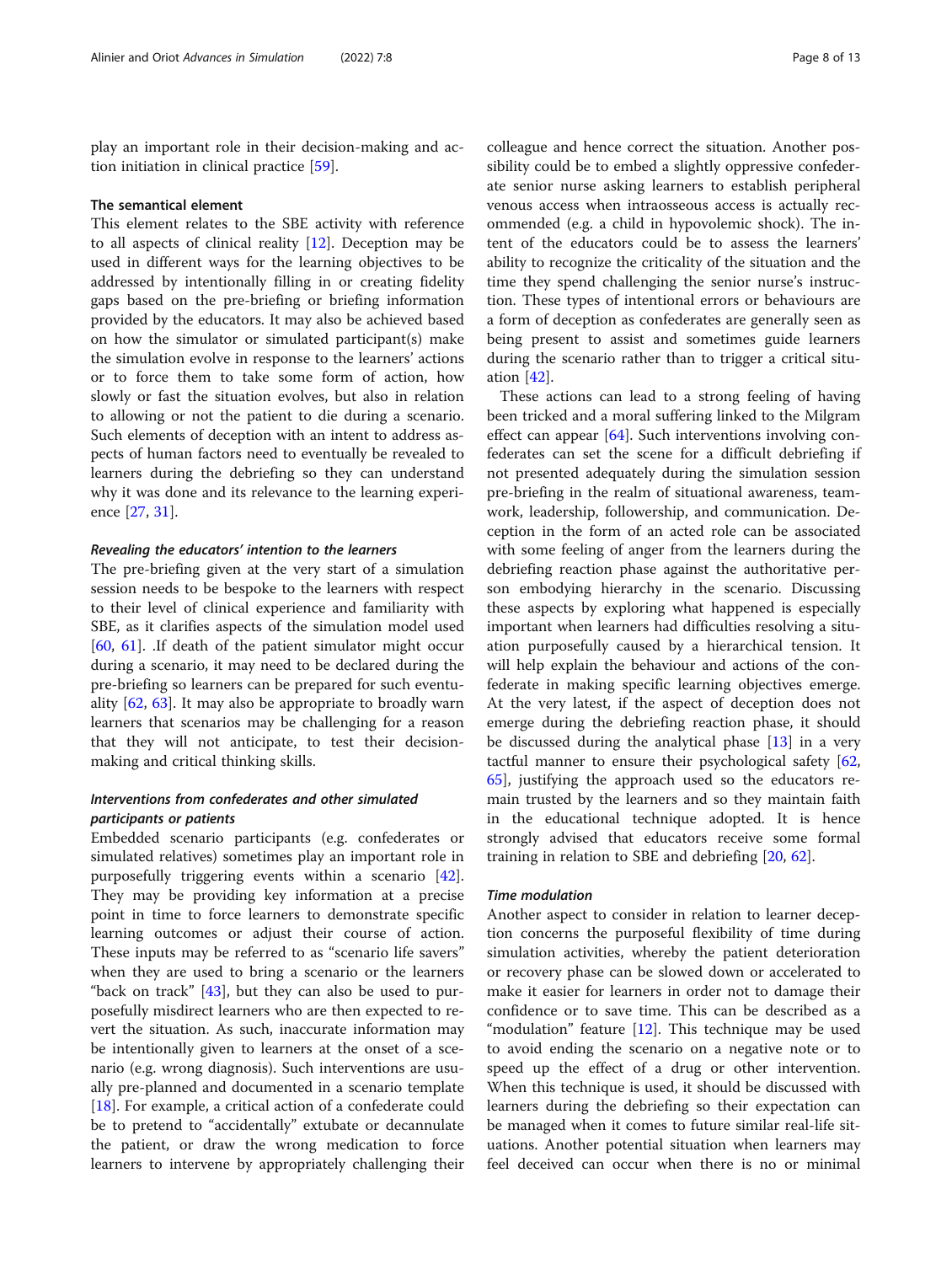recovery of the patient despite their numerous appropriate actions. Learners may feel they are being tricked or teased by the simulation team controlling the scenario [[66\]](#page-12-0). Their feelings should be explored during the debriefing so the rationale for such action can be explained.

#### Allowing scenarios to end on a negative note or not

Allowing the patient to die or not based on the learners' performance is an important element from a learning point of view as well as from an aspect of realism, because it has implications on the learners' "psyche" [\[65](#page-12-0)]. This possibility should be pre-empted and addressed as part of the simulation pre-briefing [[18,](#page-11-0) [63\]](#page-12-0). A scenario ending with the patient simulator having died despite all the learners' best efforts is often not an eventuality that they have in mind. Such situation can be emotional for learners and is a topic which has been debated [[63\]](#page-12-0). It has ethical and psychological implications, and opposing positions on the aspect of deception. Learners could feel deceived that they were not adequately supported in their attempts to revive a deteriorating patient, but on the other hand, one could argue that always allowing the patient to survive is also a form of deception in relation to real life. Nevertheless, an appropriate teaching value seems to link survival of the patient simulator to learners' performance, i.e. a good performance would allow the patient to survive and in the opposite case, a poor performance would lead to the detrimental status and death of the patient [[17\]](#page-11-0). It has been reported that doing this improves learners' subsequent non-technical performance during other scenarios [\[67\]](#page-12-0). Ultimately, death is a situation that clinicians have to face despite their best possible patient resuscitation efforts and may be unexpected, so simulation can be used to provide that experience [\[63\]](#page-12-0). Reflecting real-life, sometimes it should probably be done when learners are not really expecting it, following a good performance, so as not to lead them to believe that all good performances result in a positive patient outcome. Learners should be informed during the simulation session pre-briefing that patient death may be the outcome of any scenario, irrespective of their actions. However, this should be done with caution and taking into consideration their level of experience [\[63](#page-12-0)]. More junior learners are particularly more in need of being notified and that it can be part of the learning objectives, than much more experienced learners who have already faced such situation in real life [\[65](#page-12-0)]. It should be followed by a thorough debriefing including all learners involved and addressing the patient outcome.

#### The phenomenal element

This aspect relates to "emotions, beliefs, and self-aware cognitive states of rational thought that people directly

experience while in a situation" [[12\]](#page-11-0) (p.185). In this model, we consider it as the participants' level of engagement and how they live the SBE activity, in their capacity either as healthcare providers or as learners benefitting or not from some form of guidance. It is an aspect of psychological fidelity [\[12](#page-11-0)]. That level of engagement is generally based on the briefing they receive just before or during the activity itself and how the educator "interferes" with the learners' actions. The aspect of deception arises, for example, if the learners are not informed they are taking part in a SBE activity such as when unannounced SPs are embedded into the regular clinic schedule or hospital ward and act as real patients unknowingly to the clinical team [[30\]](#page-11-0). It is an in situ simulation aiming to reach the highest level of realism as there might be no pre-notification. The goal of using unannounced SPs is to gain an authentic assessment of a clinician's performance as they remain unaware that the patient is simulated [\[68\]](#page-12-0). However, the clinician involved may feel betrayed once they learn they have been subjected to an unannounced SP encounter, because they did not know at the time and could argue that they did not consent to it at the present time (although they may have given consent months earlier, potentially as part of their training or employment contractual agreement). Although very deceiving for the clinicians involved, the use of unannounced SPs is interesting to "test" clinicians in their real professional context, to see how they respond to a standardized case. It provides a different perspective of the care received by patients and points the way to "corrective actions" [[69](#page-12-0)]. Firstly, it has been used in the late 1980s to test emergency departments' response to paediatric code, then to assess sexually transmitted disease prevention practices [[70\]](#page-12-0), observe clinicians' basic patient's assessment skills, classification of asthma severity [[71](#page-12-0)], monitor telephone triage of emergency calls, and is now commonly used, with different frequency in medical institutions, to assess teams and system responses [\[72](#page-12-0)]. It can be considered as a quality control procedure or quality insurance policy of health systems, ensuring a total level of psychological engagement of the clinicians but is also the highest possible level of deception to reach absolute fidelity of the clinician/patient encounter. Despite the value of this type of quality assurance procedure for a system (outpatient clinic, operating room, unit…), it nevertheless generates a tension between benevolence for the system versus benevolence for the learner. Its use should be properly regulated at an institutional level and the deception of the clinicians involved could be assessed during the debriefing reaction phase using a visual Likert scale accompanied by the rational for its use [[73](#page-12-0)].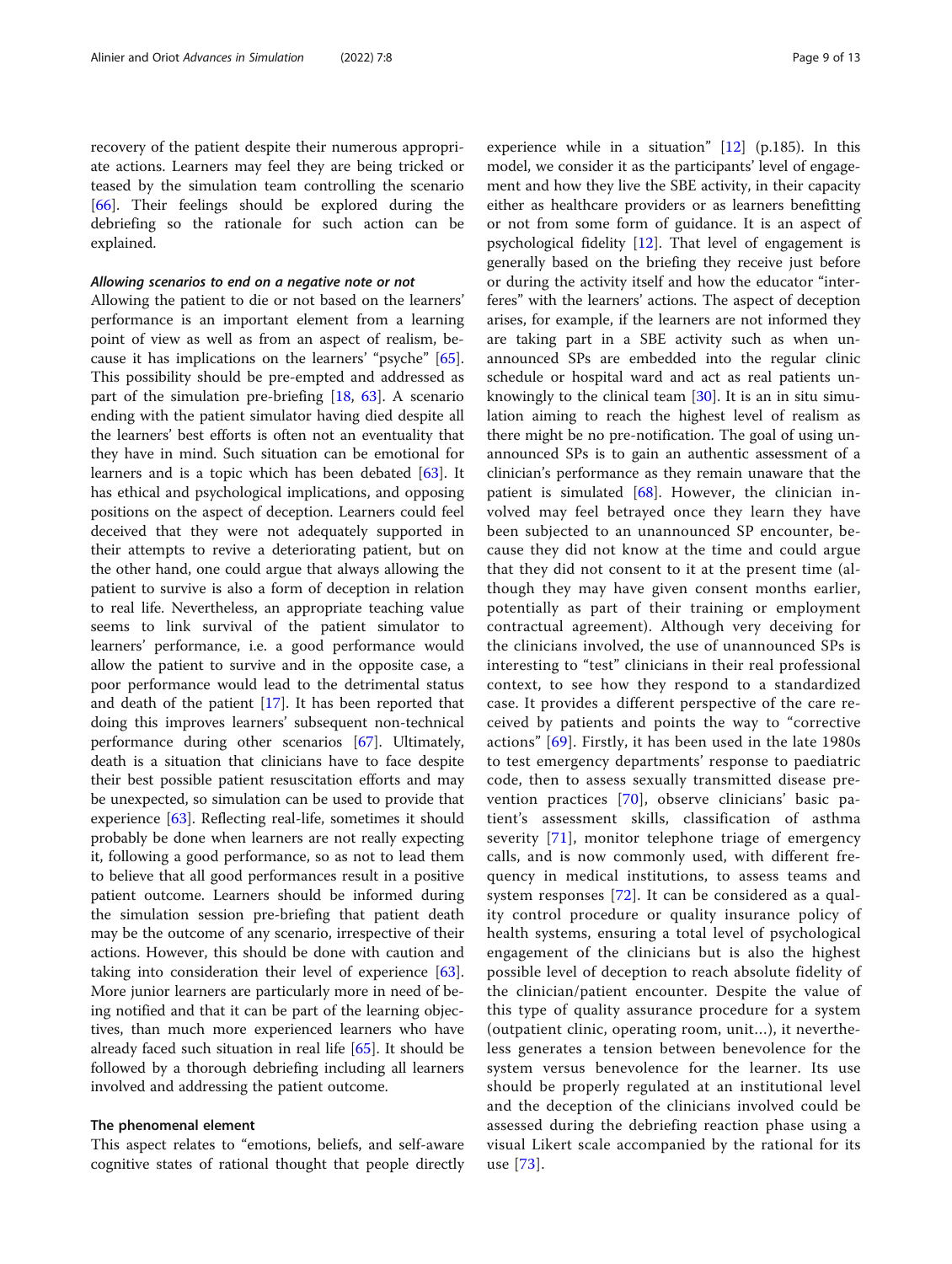# Examples

### Example 1

Let us consider the following scenario-based simulation activity as an example:

- In situ intensive care setting (high *environmental* fidelity) with mostly real clinical equipment and some realistically emulated with remotely controlled parameters able to provide a very realistic perception of the situation (moderate level of deception)
- With an interactive computer-controlled patient simulator (moderate level of patient fidelity due to feel and look clearly distinctive from a real human being) on ECLS with a thermochromic fluid simulating the appropriate access and return blood colour change (high level of deception)
- A clinical presentation which suddenly changes due to the scripted action of a confederate pulling out the return cannulae (high level of deception, as done in a potentially realistic manner), but a very conservative and slow deterioration of the patient condition (low to moderate level of semantical fidelity) to enable learners to control the situation
- Involves a team of new ECLS clinicians who are guided step by step by an instructor in their management of the situation (low phenomenal fidelity, no deception)

The tabular representation of this SBE activity is shown in Fig. 2. It depicts an overall realistic situation but does not fully immerse the participants due to the way it is facilitated with guidance from an instructor and slowed down from a time and patient deterioration perspective. It can be an appropriate approach to use if the learning objective is to illustrate and explain step by step the role and actions expected of each team member. Doing this activity in situ is also a key element as participants learn to work with the resources at hand in that clinical setting which can be limited in space but where additional help might be readily available if an emergency situation arises. In this case, debriefing should take into account the expected high level of benevolent deception due to the phenomenal element making the simulation quite unrealistic from the learners' engagement perspective.

# Example 2

Let us consider this other situation represented in Fig. [3](#page-10-0).

- The scenario is enacted outdoor in a quiet car park which learners need to consider as a rural road where a road traffic collision took place between a car and a fixed object (moderate level of environmental fidelity as although the area is covered with tarmac, the configuration of the space and lack of traffic do not represent the expected setting) and all the equipment at their disposal is real except for a stethoscope that unknowingly to them plays remotely selectable auscultation sounds (moderate level of deception as learners will know they are using a special stethoscope) [[74](#page-12-0)].
- Make-up has been professionally applied to the chest of a trained SP to show mild signs of contusion and a bleeding nose (high level of patient fidelity), and the patient will discreetly control the sounds of basal crackles played by the stethoscope upon auscultation (moderate level of deception).
- The patient is haemodynamically stable and all physiological parameters remain normal (high level of semantical fidelity), but what is displayed on the patient monitor are actually emulated physiological parameters remotely controlled by the facilitator (moderate level of deception as learners will know the data is not coming from the SP).
- The learners are an experienced team of paramedics who are aware they are about to take part in an immersive scenario-based simulation activity without any guidance (high phenomenal fidelity, no deception).

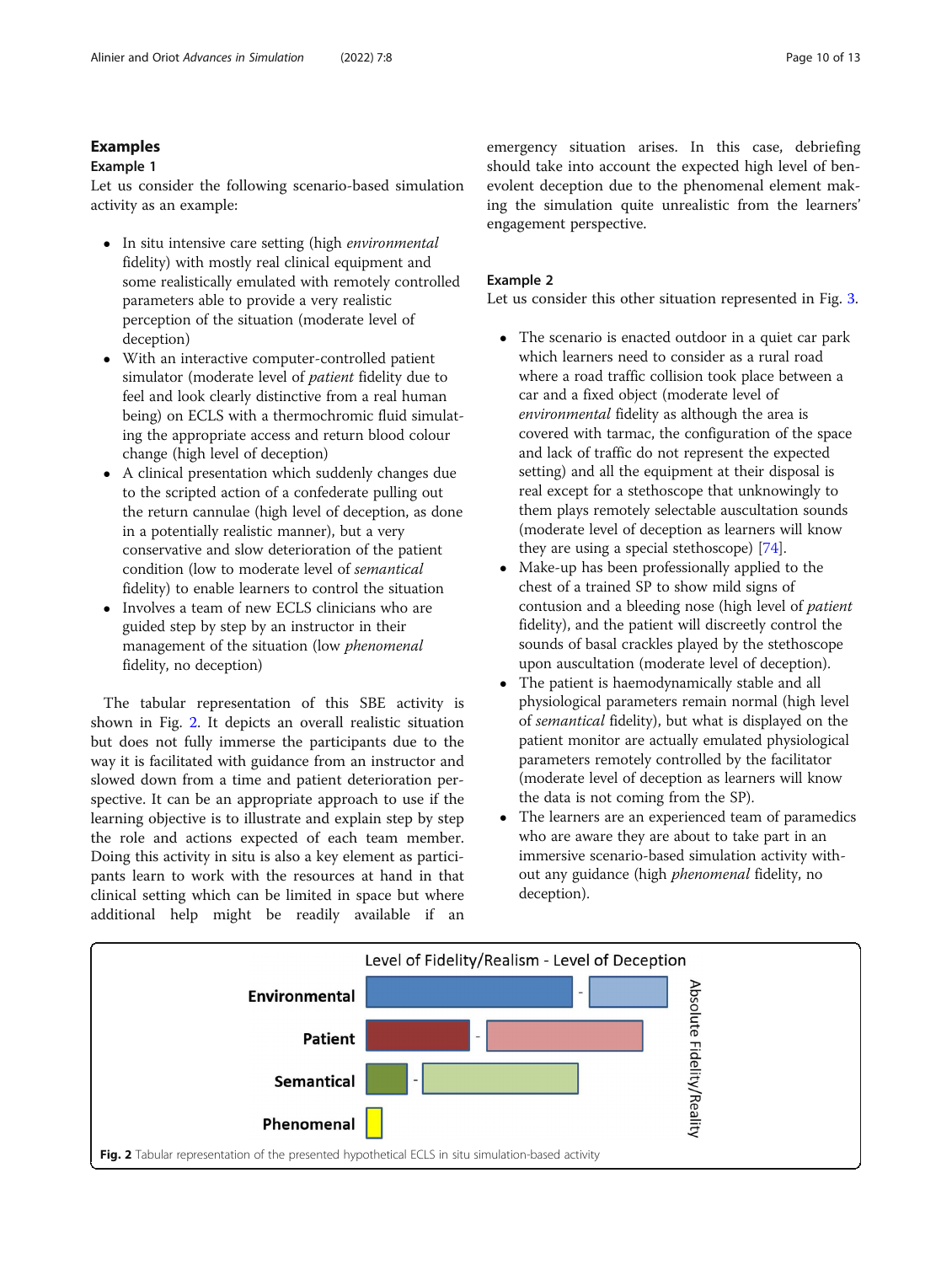<span id="page-10-0"></span>

This example presents a different profile of fidelity in the different elements which can be justified for several reasons: The physical assessment and extrication of a real human being from a vehicle is more realistic than when a mannequin is used, from a physical, communication, and emotional point of view; however, it requires a different type of preparation in terms of moulaging. In addition, the SP needs to learn and understand their script to act appropriately. It may involve the use of an earpiece so they can receive updated acting instructions from the scenario director. The selection of a slightly different environment can be made for practical reasons without too much affecting the learning experience as long as learners are clearly briefed about which environment they should consider being working in and take the corresponding safety measures. In this case, if deception occurs, it is unintentional, as it is related to the ex vivo and/or ex-reality environmental misunderstanding and not to a particular educational objective.

Considering a different context and approach, the examples presented illustrate that the levels of fidelity and their corresponding potential degree of deception can be modulated and vary greatly between SBE activities. This can be done in order to address different learning objectives and focus on the degree of realism where it is required rather than everywhere, which could be distractive or an inefficient use of resources or time.

# Conclusion

SBE is often used for learners to become more proficient in handling real-life situations. For this reason, some level of realism is required to ensure appropriate assimilation of skills and knowledge and transference of learning to real clinical practice. Some form of learner deception is often used on purpose in SBE to help recreate representations of expected real-life features with the required degree of fidelity, but it needs to be used with beneficence and caution in order not to confuse, misguide, or even offend learners. For simulation to remain a well-perceived educational approach, it is sometimes necessary to discuss with learners the rationale for the

use of benevolent deception as a means to achieving specific learning objectives. It means that deception can have a positive value for educating healthcare learners and providers. Nevertheless, in such cases, the possibility of deception should be presented during the prebriefing. Furthermore, any learner's reaction to deception should be discussed and its reasons should be clearly explained during the debriefing phase to reestablish or maintain the trust placed by learners in SBE and the educators. We presented a model to help educators understand the various elements where fidelity and deception can be adjusted according to the educational requirements of the learners and the type of activity and learning objectives that are being addressed.

#### Abbreviations

ECMO: Extracorporeal membrane oxygenation; ECLS: Extracorporeal life support; SBE: Simulation-based education; SP: Simulated patient

#### Acknowledgements

Not applicable

#### Authors' contributions

GA initiated the article's concept, wrote the initial draft, and created the figures. DO contributed to the article. The authors read and approved the final manuscript.

#### Authors' information

GA graduated with a Masters in Applied Physics, Postgraduate Certificate in Learning and Teaching in Higher Education, and a PhD in simulation in healthcare education. He has been involved in simulation-based undergraduate and postgraduate education for over two decades with a broad range of healthcare professions and clinical specialties. He is an active and longstanding member of several simulation societies (SSH, SESAM, and ASPiH) with an interest in accreditation, certification, standards, design, technology, and terminology. He has co-authored books with DO on debriefing (Springer and Elsevier) that emphasize the importance of learner briefing and orientation to the simulation process and environment.

DO studied in France and Canada (McGill University). He obtained a Masters in Neurosciences, a Medical Doctorate with a specialization in Paediatrics, and a PhD in Ethics. He learnt simulation in the early 1990s in McGill and since then developed several educational simulation programmes dealing with paediatrics, neonatology, and difficult communications. He is a member of SSH and IPSSW and has a special interest in the assessment of performance in simulation, stress and performance, and debriefing. He coauthored with GA the Pocket book for simulation debriefing in healthcare.

# Funding

Not applicable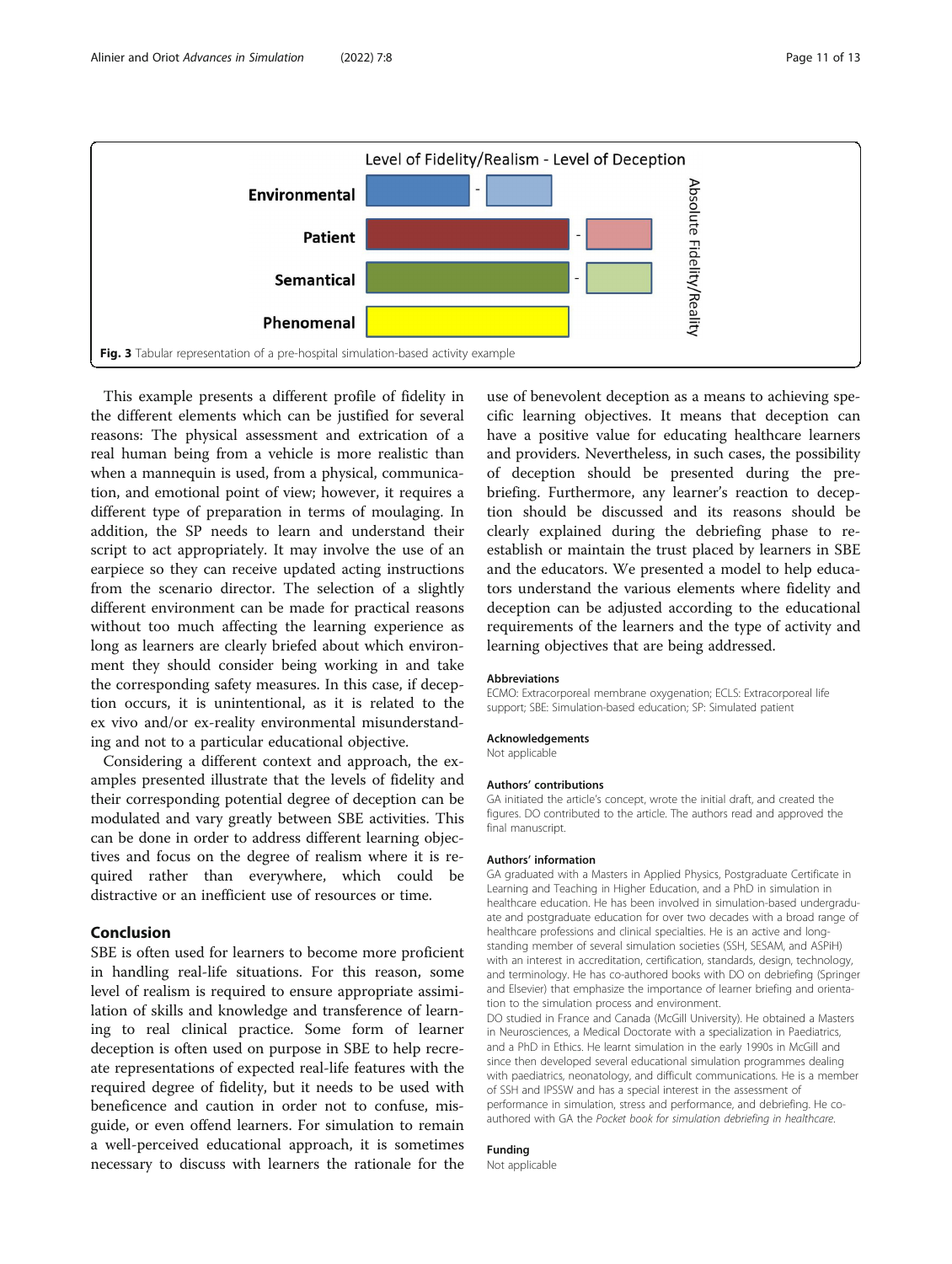#### <span id="page-11-0"></span>Availability of data and materials

Not applicable

#### **Declarations**

Ethics approval and consent to participate Not applicable

#### Consent for publication

Not applicable

# Competing interests

The authors declare that they have no competing interests.

#### Author details

<sup>1</sup> Hamad Medical Corporation Ambulance Service, Medical City, Doha, Qatar. <sup>2</sup>School of Allied Health Professions, Midwifery and Social Work, University of Hertfordshire, College Lane, Hatfield AL10 9AB, UK. <sup>3</sup>Weill Cornell Medicine – Qatar, Education City, Doha, Qatar. <sup>4</sup>Faculty of Health and Life Sciences, Northumbria University, Newcastle Upon Tyne, UK. <sup>5</sup>Paediatric Emergency Department, University Hospital of Poitiers, Poitiers, France. <sup>6</sup>ABS Lab, Simulation Laboratory, Faculty of Medicine, University of Poitiers, Poitiers, France.

# Received: 3 September 2019 Accepted: 6 March 2022<br>Published online: 18 March 2022

#### References

- 1. Alinier G, Platt A. International overview of high-level simulation education initiatives in relation to critical care. Nurs Crit Care. 2014;19(1):42–9. [https://](https://doi.org/10.1111/nicc.12030) [doi.org/10.1111/nicc.12030](https://doi.org/10.1111/nicc.12030).
- 2. Ornato JP, Peberdy MA. Applying lessons from commercial aviation safety and operations to resuscitation. Resuscitation. 2014;85(2):173–6. [https://doi.](https://doi.org/10.1016/j.resuscitation.2013.10.029) [org/10.1016/j.resuscitation.2013.10.029](https://doi.org/10.1016/j.resuscitation.2013.10.029).
- 3. Levine AI, Schwartz AD, Bryson EO, DeMaria S Jr. Role of simulation in US physician licensure and certification. Mount Sinai J Med. 2012;79(1):140–53. <https://doi.org/10.1002/msj.21291>.
- Alinier G. Basing a non-clinician's career upon simulation: the personal experience of a physicist. In: Kyle RR, Murray, W.B., (ed.). Clinical simulation: operations, engineering, and management. 1st ed. San Diego: Academic Press, 2008, p. 53–57. <https://doi.org/10.1016/B978-012372531-8.50013-3>.
- 5. Donatini G, Bakkar S, Leclere F, et al. SimLife model: introducing a new teaching device in endocrine surgery simulation. Updat Surg. 2021;73(1): 289–95. <https://doi.org/10.1007/s13304-020-00871-x>.
- 6. Alsalemi A, Alhomsi Y, Bensaali F, Alinier G, Hssain AA. Assessing learning outcomes in extracorporeal membrane oxygenation simulations with a novel simulator and instructor application. IEEE Transact Learn Technol. 2021;14(5):568–75. <https://doi.org/10.1109/TLT.2021.3131113>.
- 7. Aqel AA, Ahmad MM. High-fidelity simulation effects on CPR knowledge, skills, acquisition, and retention in nursing students. Worldviews Evid-Based Nurs. 2014;11(6):394–400. [https://doi.org/10.1111/wvn.12063.](https://doi.org/10.1111/wvn.12063)
- 8. McGaghie WC, Issenberg SB, Petrusa ER, Scalese RJ. Revisiting 'A critical review of simulation-based medical education research: 2003–2009'. Med Educ. 2016;50(10):986–91. [https://doi.org/10.1111/medu.12795.](https://doi.org/10.1111/medu.12795)
- 9. Shin S, Park J-H, Kim J-H. Effectiveness of patient simulation in nursing education: meta-analysis. Nurse Educ Today. 2015;35(1):176–82. [https://doi.](https://doi.org/10.1016/j.nedt.2014.09.009) [org/10.1016/j.nedt.2014.09.009](https://doi.org/10.1016/j.nedt.2014.09.009).
- 10. Alinier G. A typology of educationally focused medical simulation tools. Med Teach. 2007;29(8):e243–50. <https://doi.org/10.1080/01421590701551185>.
- 11. Tyerman J, Luctkar-Flude M, Graham L, Coffey S, Olsen-Lynch E. A systematic review of health care presimulation preparation and briefing effectiveness. Clin Simul Nurs. 2019;27:12–25. [https://doi.org/10.1016/j.ecns.2](https://doi.org/10.1016/j.ecns.2018.11.002) [018.11.002](https://doi.org/10.1016/j.ecns.2018.11.002).
- 12. Dieckmann P, Gaba D, Rall M. Deepening the theoretical foundations of patient simulation as social practice. Simul Healthc. 2007;2(3):183–93. <https://doi.org/10.1097/SIH.0b013e3180f637f5>.
- 13. Oriot D, Alinier G. Pocket book for simulation debriefing in healthcare: Springer; 2018. [https://doi.org/10.1007/978-3-319-59882-6.](https://doi.org/10.1007/978-3-319-59882-6)
- 14. Rudolph J, Raemer D, Simon R. Establishing a safe container for learning in simulation: the role of the presimulation briefing. Simul Healthc. 2014;9(6): 339–49. [https://doi.org/10.1097/SIH.0000000000000047.](https://doi.org/10.1097/SIH.0000000000000047)
- 15. Dogan B, Pattison N, Alinier G. A form of mental simulation with significant enhancements enabling teamwork training. Int J Healthc Simul. 2021;1(1): 56–60. [https://doi.org/10.54531/JSHC9951.](https://doi.org/10.54531/JSHC9951)
- 16. Muckler VC, Thomas C. Exploring suspension of disbelief among graduate and undergraduate nursing students. Clin Simul Nurs. 2019;35:25–32. [https://doi.org/10.1016/j.ecns.2019.06.006.](https://doi.org/10.1016/j.ecns.2019.06.006)
- 17. Truog RD, Meyer EC. Deception and death in medical simulation. Simul Healthc. 2013;8(1):1–3. [https://doi.org/10.1097/SIH.0b013e3182869fc2.](https://doi.org/10.1097/SIH.0b013e3182869fc2)
- 18. Alinier G. Developing high-fidelity health care simulation scenarios: a guide for educators and professionals. Simul Gaming. 2011;42(1):9–26. [https://doi.](https://doi.org/10.1177/1046878109355683) [org/10.1177/1046878109355683.](https://doi.org/10.1177/1046878109355683)
- 19. Calhoun A, Pian-Smith M, Shah A, Levine A, Gaba D, DeMaria S, et al. Exploring the boundaries of deception in simulation: a mixed-methods study. Clin Simul Nurs. 2020;40:7–16. [https://doi.org/10.1016/j.ecns.2019.12.](https://doi.org/10.1016/j.ecns.2019.12.004) [004.](https://doi.org/10.1016/j.ecns.2019.12.004)
- 20. Cheng A, Grant V, Dieckmann P, Arora S, Robinson T, Eppich W. Faculty development for simulation programs: five issues for the future of debriefing training. Simul Healthc. 2015;10(4):217–22. [https://doi.org/10.1](https://doi.org/10.1097/SIH.0000000000000090) 097/SIH.00000000000000000.
- 21. Decker S, Alinier G, Crawford SB, Gordon RM, Jenkins D, Wilson C. Healthcare Simulation Standards of Best Practice™ the debriefing process. Clin Simul Nurs. 2021;58:27–32. <https://doi.org/10.1016/j.ecns.2021.08.011>.
- 22. Der Sahakian G, Alinier G, Savoldelli G, Oriot D, Jaffrelot M, Lecomte F. Setting conditions for productive debriefing. Simul Gaming. 2015;46(2):197– 208. <https://doi.org/10.1177/1046878115576105>.
- 23. McDermott DS, Ludlow J, Horsley E, Meakim C. Healthcare simulation standards of best practiceTM prebriefing: preparation and briefing. Clin Simul Nurs. 2021;58:9–13. [https://doi.org/10.1016/j.ecns.2021.08.008.](https://doi.org/10.1016/j.ecns.2021.08.008)
- 24. Dieckmann P, Patterson M, Lahlou S, Mesman J, Nyström P, Krage R. Variation and adaptation: learning from success in patient safety-oriented simulation training. Adv Simul. 2017;2(1):21. [https://doi.org/10.1186/s41077-](https://doi.org/10.1186/s41077-017-0054-1) [017-0054-1](https://doi.org/10.1186/s41077-017-0054-1).
- 25. Rystedt H, Sjöblom B. Realism, authenticity, and learning in healthcare simulations: rules of relevance and irrelevance as interactive achievements. Instr Sci. 2012;40(5):785–98. <https://doi.org/10.1007/s11251-012-9213-x>.
- 26. Hallmark B, Brown M, Peterson DT, Fey M, Decker S, Wells-Beede E, et al. Healthcare simulation standards of best practiceTM professional development. Clin Simul Nurs. 2021;58:5–8. [https://doi.org/10.1016/j.ecns.2](https://doi.org/10.1016/j.ecns.2021.08.007) [021.08.007](https://doi.org/10.1016/j.ecns.2021.08.007).
- 27. Tai MC-T. Deception and informed consent in social, behavioral, and educational research (SBER). Tzu Chi Med J. 2012;24(4):218–22. [https://doi.](https://doi.org/10.1016/j.tcmj.2012.05.003) [org/10.1016/j.tcmj.2012.05.003](https://doi.org/10.1016/j.tcmj.2012.05.003).
- 28. Freund D, Andersen PO, Svane C, Meyhoff CS, Sørensen JL. Unannounced vs announced in situ simulation of emergency teams: feasibility and staff perception of stress and learning. Acta Anaesthesiol Scand. 2019;63(5):684– 92. <https://doi.org/10.1111/aas.13321>.
- 29. Weiner SJ, Schwartz A. Directly observed care: can unannounced standardized patients address a gap in performance measurement? J Gen Intern Med. 2014;29(8):1183–7. [https://doi.org/10.1007/s11606-014-2860-7.](https://doi.org/10.1007/s11606-014-2860-7)
- 30. Kyaw Tun J, Alinier G, Tang J, Kneebone RL. Redefining simulation fidelity for healthcare education. Simul Gaming. 2015;46(2):159–74. [https://doi.org/1](https://doi.org/10.1177/1046878115576103) [0.1177/1046878115576103](https://doi.org/10.1177/1046878115576103).
- 31. Berdahl CT, Schriger DL. Study design and ethical considerations related to using direct observation to evaluate physician behavior: reflections after a recent study. Diagnosis. 2020;7(3):205–9. [https://doi.org/10.1515/dx-2020-002](https://doi.org/10.1515/dx-2020-0029) [9](https://doi.org/10.1515/dx-2020-0029).
- 32. Rudolph J, Simon R, Rivard P, Dufresne R, Raemer D. Debriefing with good judgment: combining rigorous feedback with genuine inquiry. Anesthesiol Clin. 2007;25(2):361–76. [https://doi.org/10.1016/j.anclin.2007.03.007.](https://doi.org/10.1016/j.anclin.2007.03.007)
- 33. Watts PI, McDermott DS, Alinier G, et al. Healthcare simulation standards of best practiceTM simulation design. Clin Simul Nurs. 2021;58:14–21. [https://](https://doi.org/10.1016/j.ecns.2021.08.009) [doi.org/10.1016/j.ecns.2021.08.009](https://doi.org/10.1016/j.ecns.2021.08.009).
- 34. Der Sahakian G, Buléon C, Alinier G. Educational foundations of instructional design applied to simulation-based education. In: Chiniara G, editor. Clinical simulation: education, operations, and engineering. 2nd ed: Elsevier; 2019. p. 185–206.
- 35. Knowles MS. Holton III EF and Swanson RA: The adult learner, Routledge; 2012.
- 36. Alinier G. Cost-effective extracorporeal membrane oxygenation simulation. J Cardiac Crit Care TSS. 2018;2(01):005–9. [https://doi.org/10.1055/s-0038-1](https://doi.org/10.1055/s-0038-1670023) [670023](https://doi.org/10.1055/s-0038-1670023).